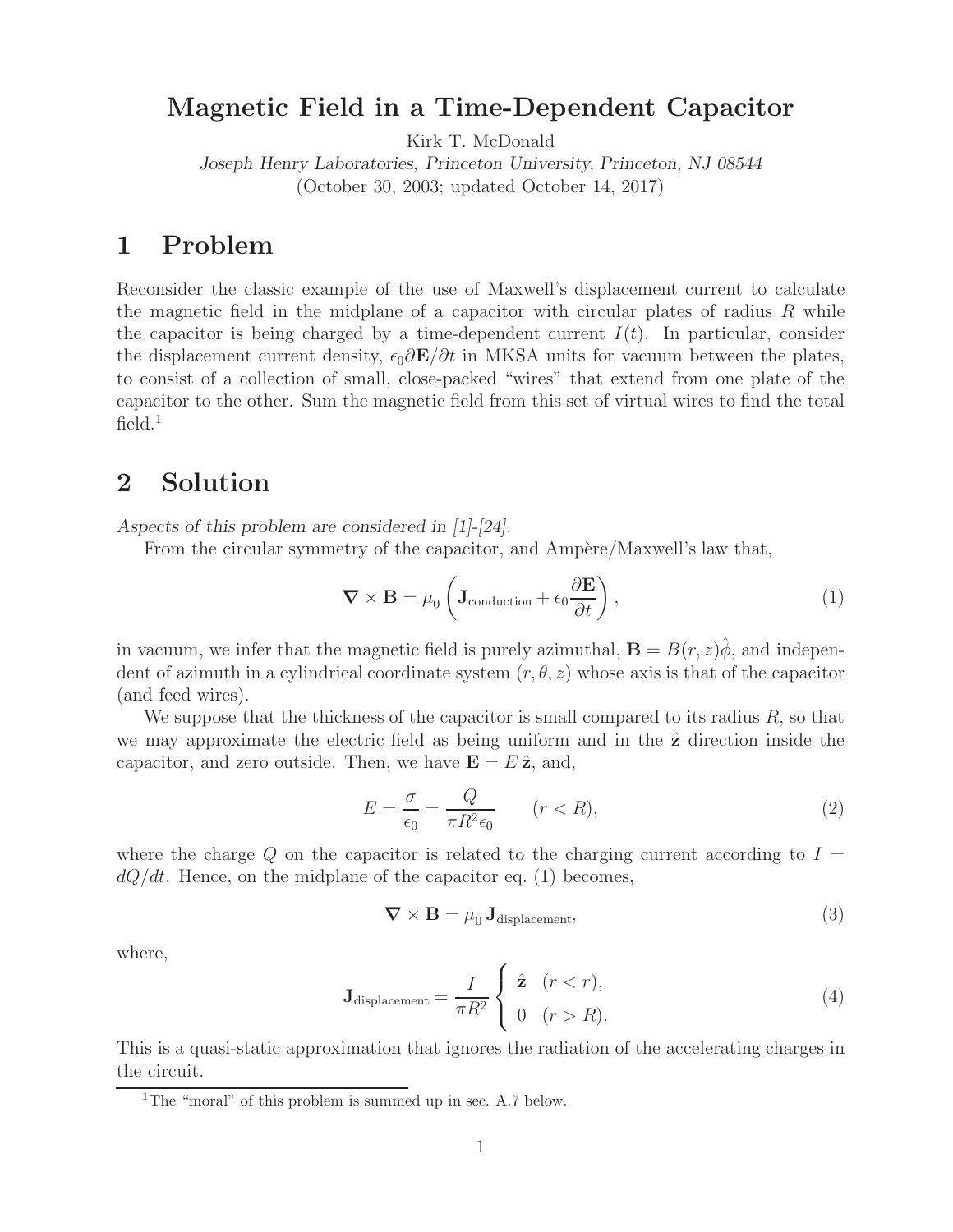By considering a loop of radius  $r$ , centered on the origin and in the midplane of the capacitor, the integral form of eq. (3) immediately tells us that,

$$
B(r) = \frac{\mu_0 I}{2\pi} \begin{cases} \frac{r}{R^2} & (r < r), \\ \frac{1}{r} & (r > R). \end{cases}
$$
 (5)

Outside the capacitor, the magnetic field has the same form as that of a wire which carries current I. Maxwell invented the concept of displacement current to insure that eq. (1) would lead to such results.

The particular challenge of the present problem is to imagine that the displacement current consists of small filaments, the sum of whose fields should give eq. (5).

The displacement current in a virtual wire of radius  $a \ll R$  that runs between the plates of the capacitor is,

$$
I_{\text{displacement}} = \pi a^2 J_{\text{displacement}} = I \frac{a^2}{R^2}.
$$
\n(6)

The magnetic field due to this virtual wire circulates around the wire, and has magnitude,

$$
B_{\text{virtual}} = \frac{\mu_0 I_{\text{displacement}}}{2\pi s} = \frac{\mu_0 I a^2}{2\pi R^2 s},\tag{7}
$$

where s is the perpendicular distance from the observer to the virtual wire. Strictly speaking, this form holds only for distance s small compared to the length of the virtual wire. However, having accepted that the electric field is uniform within the capacitor, we can use form (7) without further error.

We now must add up the contributions from all the virtual wires to find the total magnetic field at an arbitrary point in the midplane. Because of the azimuthal symmetry, we can take this point to be  $(r, 0, 0)$ , which lies on the x axis, without loss of generality. We expect the total magnetic at this point to be along the y axis, so we sum up only the y components of the fields (7) of the virtual wires.

The center of an arbitrary virtual wire is written as  $(r', \theta, 0)$ . The distance s from the observation point to the virtual wire is,

$$
s = \sqrt{r^2 + r'^2 - 2rr'\cos\theta},\tag{8}
$$

as shown in the figure. The unit vector along the direction of s has components,

$$
\hat{\mathbf{s}} = \frac{(r - r'\cos\theta, -r'\sin\theta)}{s},\tag{9}
$$

so that a unit vector perpendicular to  $\hat{\mathbf{s}}$ , which is in the direction of the magnetic field of the virtual wire, has components,

$$
\hat{\mathbf{B}}_{\text{virtual}} = \frac{(r' \sin \theta, r - r' \cos \theta, 0)}{s},\tag{10}
$$

Combining eqs. (7) and (10), the y-component of the magnetic field of the virtual wire is,

$$
B_{\text{virtual},y} = \frac{\mu_0 I a^2}{2\pi R^2 s} \frac{r - r'\cos\theta}{s} = \frac{\mu_0 I a^2 (r - r'\cos\theta)}{2\pi R^2 (r^2 + r'^2 - 2rr'\cos\theta)}.
$$
(11)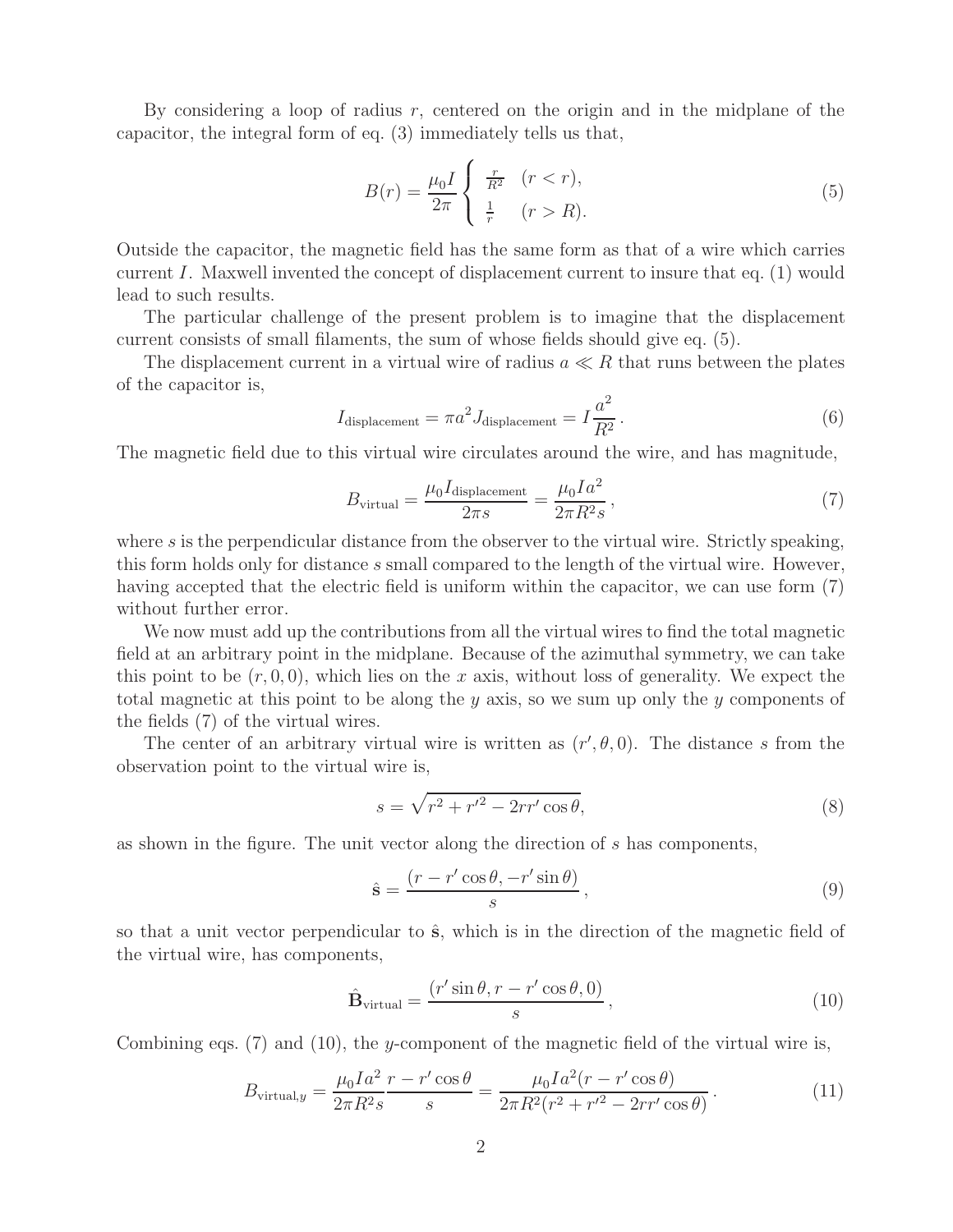

We integrate over the area of the midplane, noting that an area element  $r'dr'd\theta$  contains  $r'dr'd\theta/\pi a^2$  virtual wires of radius a,

$$
B(r,0,0) = \int_0^R dr' \int_0^{2\pi} \frac{r'd\theta}{\pi a^2} B_{\text{virtual},y}(s) = \frac{\mu_0 I}{2\pi^2 R^2} \int_0^R r'dr' \int_0^{2\pi} d\theta \frac{r - r'\cos\theta}{r^2 + r'^2 - 2rr'\cos\theta}.
$$
\n(12)

The  $\theta$  integral must be evaluated separately for the cases  $r > r'$  and  $r < r'$ . For  $r > r'$  we have,

$$
\int_0^{2\pi} d\theta \frac{r - r'\cos\theta}{r^2 + r'^2 - 2rr'\cos\theta} = \frac{1}{r} \int_0^{2\pi} d\theta \frac{1 - \frac{r'}{r}\cos\theta}{1 + \frac{r'^2}{r^2} - 2\frac{r'}{r}\cos\theta} = \frac{2\pi}{r} \qquad (r > r'),\tag{13}
$$

using Dwight 859.100, 859.101, and 859.122. Thus, for an observer outside the capacitor plates, we find,

$$
B(r,0,0) = \frac{\mu_0 I}{\pi R^2 r} \int_0^R r' dr' = \frac{\mu_0 I}{2\pi r} \qquad (r > R),
$$
\n(14)

in agreement with eq. (5).

For  $r < r'$ , the angular integral is,

$$
\int_0^{2\pi} d\theta \frac{r - r'\cos\theta}{r^2 + r'^2 - 2rr'\cos\theta} = \frac{1}{r'} \int_0^{2\pi} d\theta \frac{\frac{r}{r'} - \cos\theta}{1 + \frac{r^2}{r'^2} - 2\frac{r}{r'}\cos\theta} = 0 \qquad (r < r'). \tag{15}
$$

That is, there is no contribution to the total magnetic field at radius  $r$  due to the virtual wires at radius  $r' > r$ , as could be anticipated from Ampère's law. Hence, for an observer at  $r < R$  we integrate over the virtual wires with  $r' < r$  to find,

$$
B(r,0,0) = \frac{\mu_0 I}{\pi R^2 r} \int_0^r r' dr' = \frac{\mu_0 I r}{2\pi R^2} \qquad (r < R),\tag{16}
$$

which is also in agreement with eq. (5).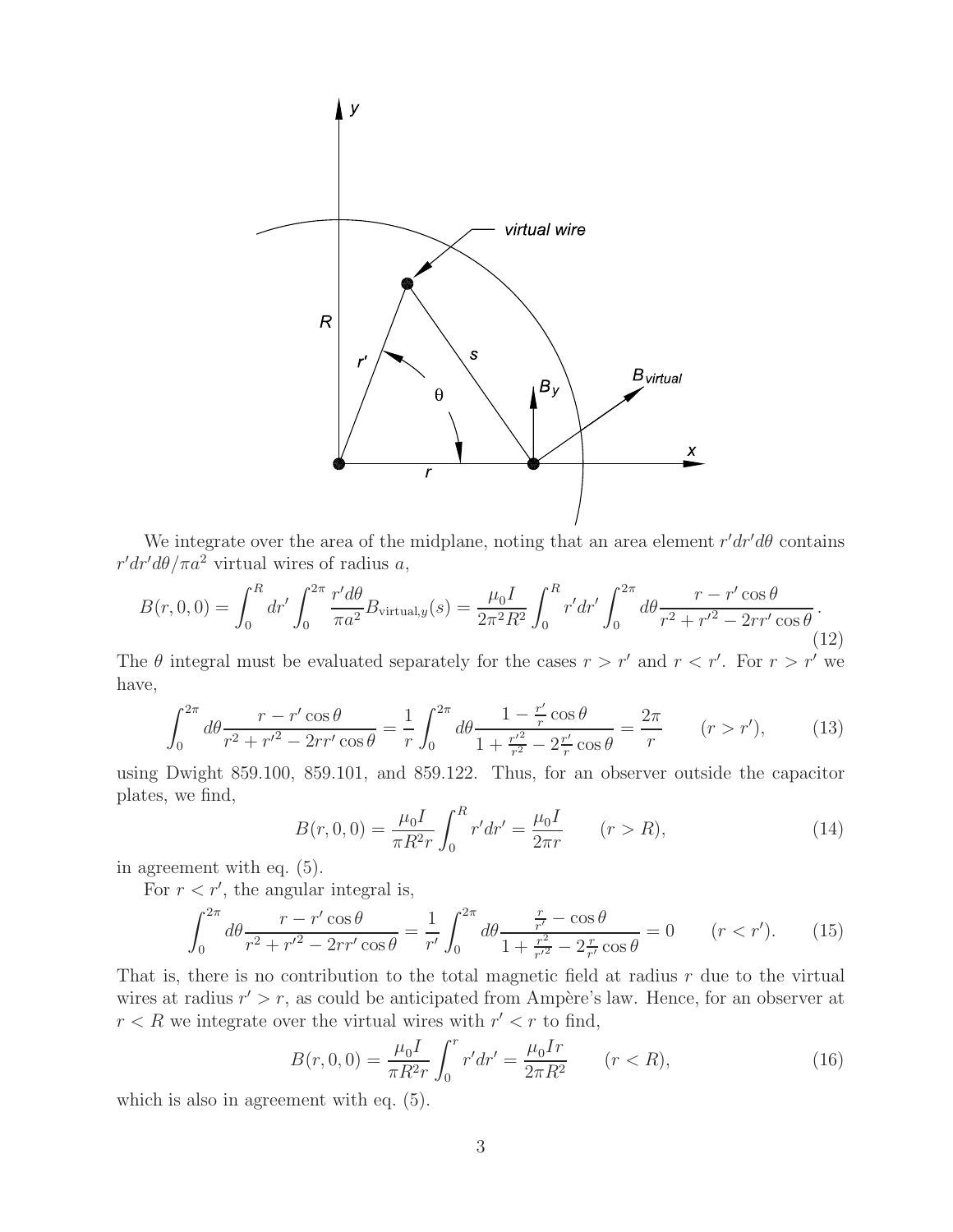# **A Appendix. The Effects of Currents in the Capacitor Plates**

Since the charge on the capacitor plates is time dependent, there must be currents flowing on those plates. What contribution, if any, do these "radial" currents make to the magnetic field?

#### **A.1 Magnetic Field in the Plane of the Capacitor, but Outside It**

One way to address this question is via Ampère's law, as illustrated in the figure below.



Ampère's law in integral form states that the integral of the tangential component of the magnetic field around a loop is equal to  $(\mu_0$  times) the current through the loop. To determine the current "through the loop", we consider a surface that is bounded by the loop and use the current that crosses that surface.

The left figure above shows a section through a capacitor with circular plates of radius  $R$ that is fed by a time-dependent current  $I(t)$ . We desire the magnetic field at radius  $a > R$  on a circular loop located in the midplane of the capacitor. We first take the Amperian surface to be a kind of cylindrical "cup" such that the base of the cup is pierced by the righthand lead wire of the capacitor (left figure). Then the only current through the surface is the current I in the wire. The tangential component  $B(a)$  of the magnetic field at radius a is independent of the position around the loop, so,

$$
\oint B(a,t) dl = 2\pi a B(a,t) = \mu_0 I(t),\tag{17}
$$

or,

$$
B(a,t) = \frac{\mu_0 I(t)}{2\pi a},\qquad(18)
$$

as noted earlier in eq. (5).

If we choose the Ampèrian surface bounded by the loop of radius  $a$  to be the disc in the plane of the loop (second figure), then no "real" (*i.e.*, conduction) current passes through the loop. However, since there is a time-dependent electric field at the disc, there is a non-zero displacement current across it, of, magnitude

$$
I_{\text{displ}}(t) = \int \mathbf{J}_{\text{displ}} \cdot d\mathbf{A} \mathbf{r} \mathbf{e} \mathbf{a} = \int \epsilon_0 \frac{\partial \mathbf{E}}{\partial t} \cdot d\mathbf{A} \mathbf{r} \mathbf{e} \mathbf{a} = \epsilon_0 \frac{d}{dt} \frac{Q}{\pi R^2 \epsilon_0} \pi R^2 = \frac{dQ}{dt} = I(t), \quad (19)
$$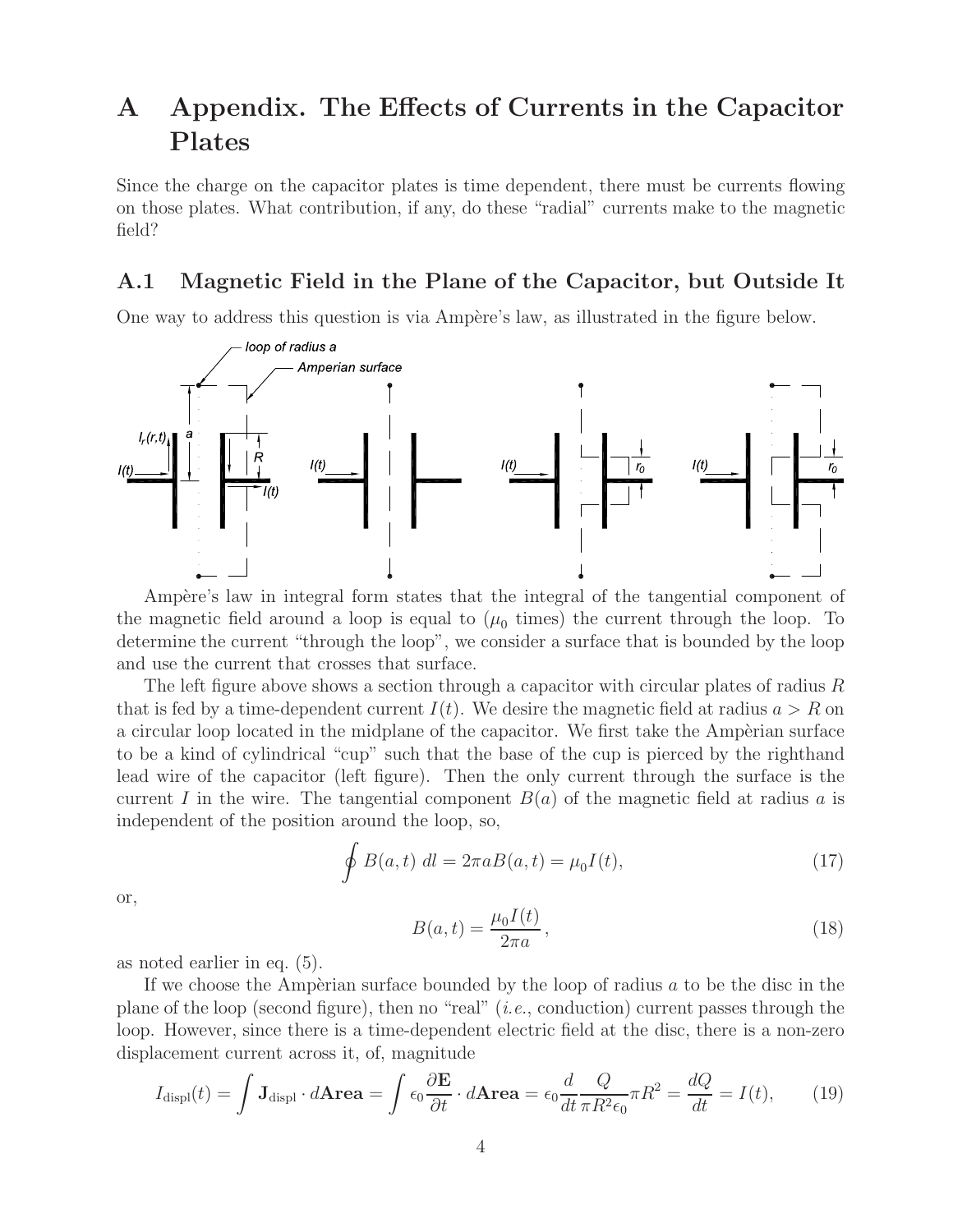recalling eq.  $(2)$  for the electric field in a capacitor. Hence, use of the Ampèrian surface in the middle figure also leads to eq. (18) for the magnetic field at radius a.

We could also choose the Ampèrian surface to be that shown in the third figure on p.  $4$ , which consists of the outer portion of the disc in the plane of the loop, plus a "cup" of radius  $r_0$  whose bottom is pierced by the righthand lead of the capacitor. In this case, there are 3 contributions to the current through the surface:

1. The displacement current for radii  $r>r_0$ ,

$$
I_{\text{displ}}(r > r_0, t) = \int_{r > r_0} \epsilon_0 \frac{\partial \mathbf{E}}{\partial t} \cdot d\mathbf{Area} = \epsilon_0 \frac{d}{dt} \frac{Q}{\pi R^2 \epsilon_0} \pi (R^2 - r_0^2) = \left(1 - \frac{r_0^2}{R^2}\right) I(t). \tag{20}
$$

- 2. The radial current  $I_r(r_0, t)$  at radius  $r_0$  on the capacitor plate.
- 3. The current  $I(t)$  in the lead of the capacitor.

For Ampère's law to calculate the same magnetic field no matter which Ampèrian surface is used, Maxwell noted that the total current across any surface that is bounded by the same loop must be the same. Applying this result to the first and third surfaces, we have,

$$
I(t) = I_{\text{displ}}(r > r_0, t) - I_r(r_0, t) + I(t),
$$
\n(21)

where we use a minus sign for the term  $I_r(r_0, t)$  since the radial current crosses the Ampèrian surface in the opposite sense to that of the current  $I(t)$  in the lead wire. Thus, we conclude that,

$$
I_r(r_0, t) = I_{\text{displ}}(r > r_0, t) = \left(1 - \frac{r_0^2}{R^2}\right)I(t).
$$
 (22)

When we consider the Ampèrian surface in the fourth part of the figure on p. 4, we see that,

$$
I(t) = I_{\text{displ}}(r < r_0, t) + I_r(r_0, t),
$$
\n(23)

and we infer that,

$$
I_r(r_0, t) = I(t) - I_{\text{displ}}(r < r_0, t) = I(t) - \frac{\pi r_0^2}{\pi R^2} I(t) = \left(1 - \frac{r_0^2}{R^2}\right) I(t),\tag{24}
$$

as found in eq. (22).

#### **A.2 Direct Calculation of the Radial Current**

We digress slightly to verify eq. (24) for the radial current by an approach that does not involve the displacement current.

Consider a ring of inner radius r and outer radius  $r + dr < R$  on the righthand capacitor plate of the figure on p. 4. The area of this ring is  $dA = 2\pi r dr$ . Since the charge  $Q(t)$  on the plate is uniformly distributed (in our approximation), the charge  $\delta Q$  on the ring is,

$$
\delta Q(r,t) = Q\frac{dA}{A} = \frac{2rQ}{R^2}dr\,. \tag{25}
$$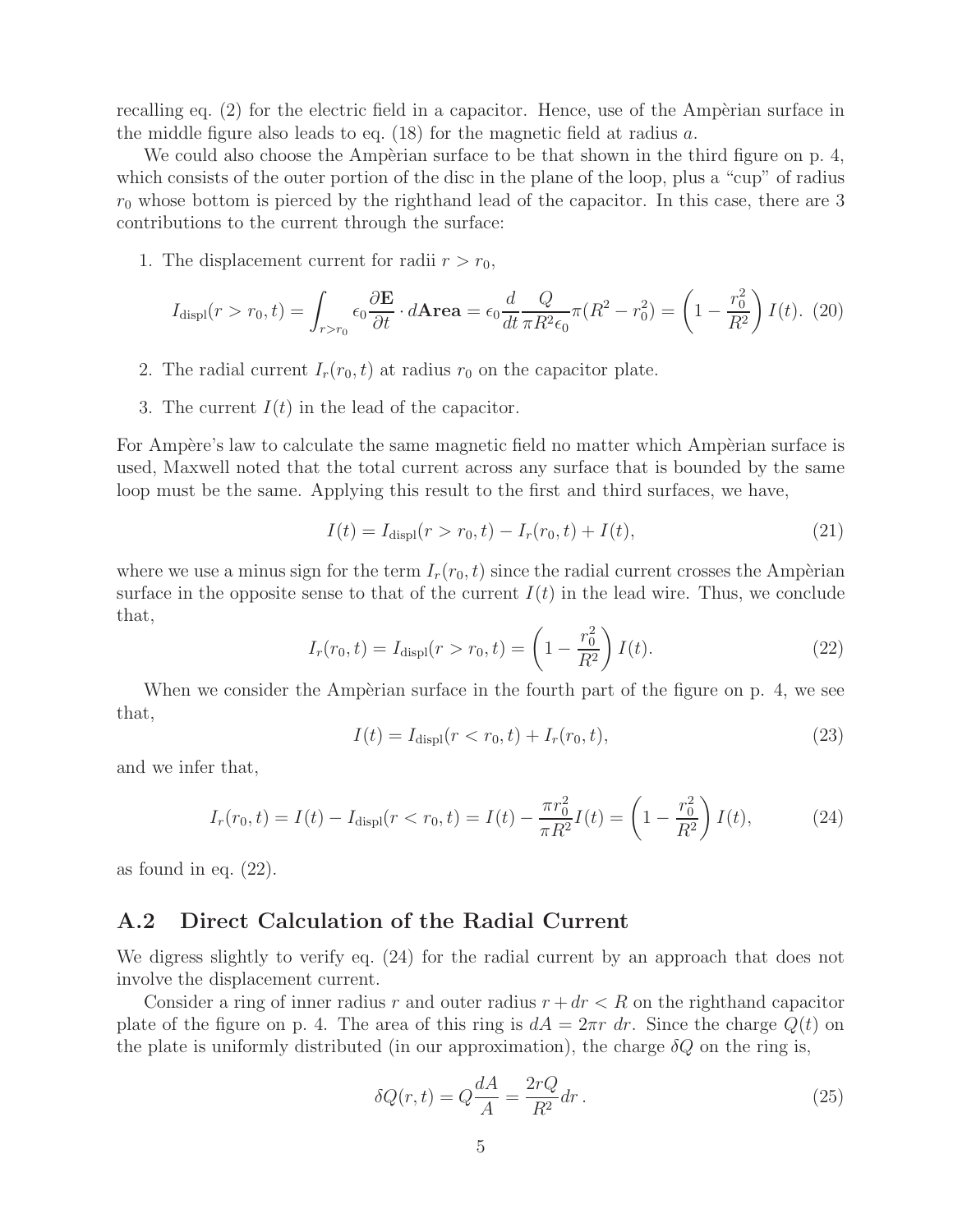Conservation of charge tells us that the time rate of change of charge on the ring is equal to the difference of the radial currents at r and  $r + dr$ ,

$$
I_r(r+dr,t) - I_r(r,t) = \frac{d\delta Q}{dt},
$$
\n(26)

noting that the radial current is inwards on the righthand capacitor plate. Hence,

$$
\frac{dI_r(r,t)}{dr}dr = \frac{2r \ dr}{R^2} \frac{dQ}{dt} = -\frac{2I(t)dr}{r},\qquad(27)
$$

using eq. (25), and noting that when  $I(t) > 0$  the charge on the righthand plate is decreasing with time. Thus,

$$
\frac{dI_r(r,t)}{dr} = -\frac{2rI(t)}{R^2},\qquad(28)
$$

which integrates to,

$$
I_r(r,t) = A - \frac{r^2 I(t)}{R^2}.
$$
\n(29)

Since the radial current vanishes when  $r = R$  we see that  $A = I$ , and that,

$$
I_r(r,t) = \left(1 - \frac{r^2}{R^2}\right)I(t),\tag{30}
$$

as found previously (for  $r = r_0$ ).<sup>2</sup>

#### **A.3 Magnetic Field Inside the Capacitor**

We seek the value of the magnetic field at a radius  $a < R$  inside the capacitor, as shown in the figure below.



<sup>2</sup>If the frequency of the sinusoidal current is high enough, the current flows only on the exterior of the conductors. In this case we can speak of the radial current  $I_{r,\text{out}}(r)$  that flows outwards from the lead wire on the outside of a capacitor plate, and the current  $I_{r,in}(r)$  that flows inwards from the outer edge onto the inside of the plate. If we continue to ignore fringe-field effects then there is no charge accumulation on the outside of the plate, while the charge distribution on the inside of the plate is uniform. Therefore,  $I_{r,\text{out}}(r) = I$  (no charge accumulation on the outside of the plate). The inside current has the general form of eq. (29) (so as to provide a uniform charge accumulation on the inside of the plate), while at the outer rim of the plate we have  $I_{r,\text{in}}(r) = A - I = -I_{r,\text{out}}(R) = -I$ . Hence, we have  $A = 0$ , and,

$$
I_{r, \text{out}}(r) = I,
$$
  $I_{r, \text{in}}(r) = -I\frac{r^2}{R^2},$   $I_{r, \text{total}}(r) = I\left(1 - \frac{r^2}{R^2}\right).$  (31)

The magnetic field due to the currents on the (thin) capacitor plates is that due to  $I_{r,\text{total}}(r)$ , and hence is the same as that deduced by our other approaches.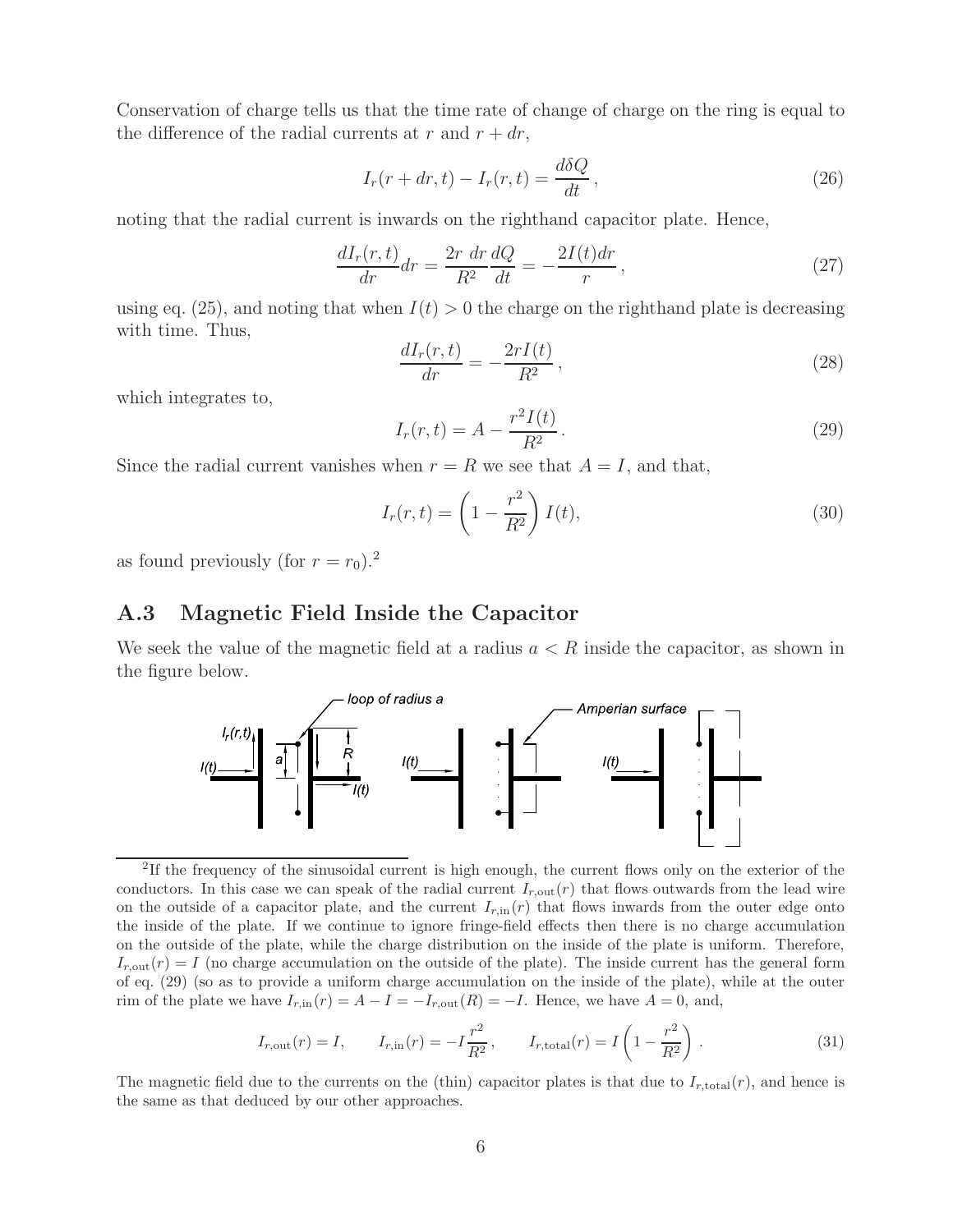We calculate the field three ways, using the three Amperian surfaces illustrated above.

First, we take the Ampèrian surface to be the disc bounded by the loop. Then, no conduction current passes through the surface, and we consider only the displacement current. Ampère's law tells us that,

$$
\oint B(a,t) \, dl = 2\pi a B(a,t) = \mu_0 I_{\text{through}} = \mu_0 I_{\text{displ}}(r < a, t) = \mu_0 I(t) \frac{a^2}{R^2}.\tag{32}
$$

Thus,

$$
B(a,t) = \mu_0 I(t) \frac{a}{2\pi R^2},
$$
\n(33)

in agreement with eq. (5).

If we wish to avoid use of the displacement current, we can use the Ampèrian surface shown in the middle of the figure on p.  $6$ , for which Ampère's law becomes,

$$
2\pi a B(a,t) = \mu_0 I_{\text{through}} = \mu_0 [I(t) - I_r(a,t)] = \mu_0 I(t) \left[ 1 - \left( 1 - \frac{a^2}{R^2} \right) \right] = \mu_0 I(t) \frac{a^2}{R^2}, \quad (34)
$$

so the magnetic field is again given by eq. (33).

We could avoid use of the radial current by considering the Amperian surface in the right figure on p. 6. In this case Ampère's law tells us that,

$$
2\pi aB(a,t) = \mu_0 I_{\text{through}} = \mu_0 [I(t) - I_{\text{display}}(r > a, t)] = \mu_0 I(t) \left[ 1 - \left( 1 - \frac{a^2}{R^2} \right) \right] = \mu_0 I(t) \frac{a^2}{R^2},\tag{35}
$$

and again the magnetic field is given by eq. (33).

The magnetic field eq.(33) inside the capacitor is not equal to the magnetic field that exists at the same radius a about a wire when no capacitor is present. However, we cannot give a unique answer to the question as to why the field is different.

We can say that the field is due to the current in the wire plus the radial current in the capacitor plates. Or, we can say that the field is due to the displacement current at radius  $r < a$ . Or, we can say that the field is due to the current in the wire plus (actually minus) the displacement current at radius  $r > a$ <sup>3</sup>

#### **A.4 Magnetic Field Outside the Capacitor at** a<R

We seek the value of the magnetic field at a radius  $a < R$ , but outside the capacitor, as shown in the figure below.



<sup>&</sup>lt;sup>3</sup>The fact that multiple approaches to calculating the magnetic field give the same answer is a strength rather than a defect of the approach of Ampère and Maxwell, and should not be taken as a sign that the displacement current is fictitious.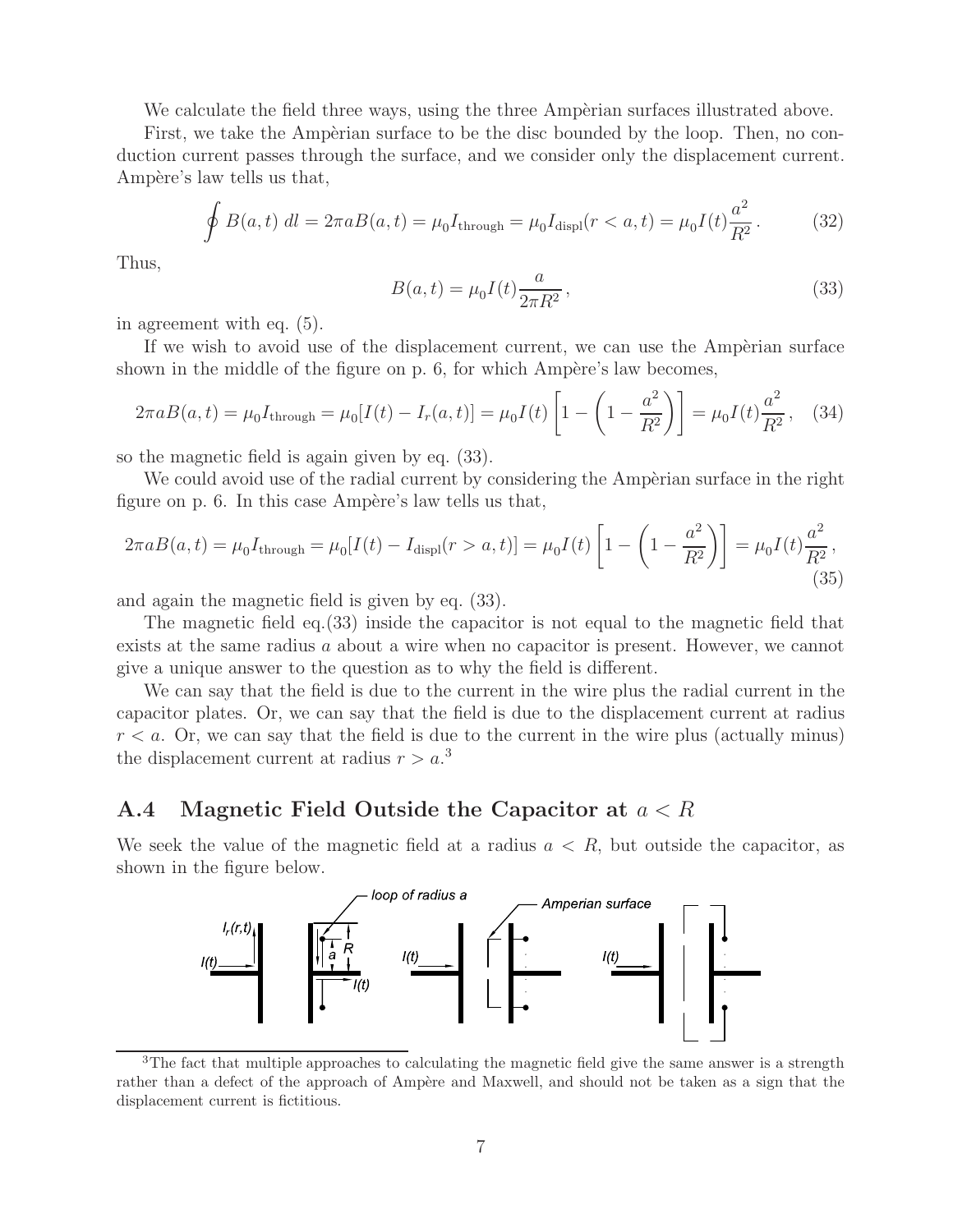We calculate the field three ways, using the three Amperian surfaces illustrated above.

First, we take the Ampèrian surface to be the disc bounded by the loop. Then, the only current through the surface is the current in the wire lead. Hence, Ampère's law tells us that,

$$
\oint B(a,t) dl = 2\pi a B(a,t) = \mu_0 I_{\text{through}} = \mu_0 I(t).
$$
\n(36)

Thus,

$$
B(a,t) = \mu_0 \frac{I(t)}{2\pi a},\qquad(37)
$$

in agreement with eq. (5).

But, we can avoid direct use of the current in the capacitor lead by either of the second or third Ampèrian surfaces in the figure on p. 7. For the second surface, Ampère's law becomes,

$$
2\pi a B(a,t) = \mu_0 I_{\text{through}} = \mu_0 [I_{\text{display}}(r < a, t) + I_r(a, t)] = \mu_0 I(t) \left[ \frac{a^2}{R^2} + \left( 1 - \frac{a^2}{R^2} \right) \right]
$$
  
=  $\mu_0 I(t)$ , (38)

so the magnetic field is again given by eq. (37).

We could avoid use of the radial current by considering the Amperian surface in the right figure on p. 7. In this case, Ampère's law tells us that,

$$
2\pi a B(a,t) = \mu_0 I_{\text{through}} = \mu_0 I_{\text{displ}}(r < R, t) = \mu_0 I(t), \tag{39}
$$

and again the magnetic field is given by eq. (37).

#### **A.5 Comments**

Use of the third figure on p. 7 permits us to calculate the magnetic field anywhere around the capacitor without direct use of any conduction current. However, this should not be construed as evidence that time-dependent magnetic fields are only due to displacement currents, since we can equally well perform calculations that do not use the displacement currents. Rather, we follow Maxwell in noting that both conduction and displacement currents exist, and either or both types of currents may be useful in analyzing particular physical situations.

The calculations in secs. A.1 and A.3-4 have all been based on Ampère's law, which gives quick results in situation with high symmetry. This approach is not, however, practical in general. An alternative approach is to use what is sometimes called the retarded Biot-Savart law (see, for example, [25]),

$$
\mathbf{B}(\mathbf{x},t) = \frac{\mu_0}{4\pi} \int \frac{\mathbf{J}_{\text{cond}}(\mathbf{x}',t'=t-s/c) \times \hat{\mathbf{s}}}{s^2} d^3 \mathbf{x}' + \frac{\mu_0}{4\pi c} \int \frac{\dot{\mathbf{J}}_{\text{cond}}(\mathbf{x}',t'=t-s/c) \times \hat{\mathbf{s}}}{s} d^3 \mathbf{x}',\tag{40}
$$

where  $\mathbf{s} = \mathbf{x} - \mathbf{x}'$ ,  $s = |\mathbf{s}|$ ,  $\hat{\mathbf{s}} = \mathbf{s}/s$ , and  $\mathbf{J}_{\text{cond}}$  is the conduction current.<sup>4</sup>

<sup>&</sup>lt;sup>4</sup>This prescription is not evidence that the displacement current is nonexistent, but only that there are methods of calculation that don't use it.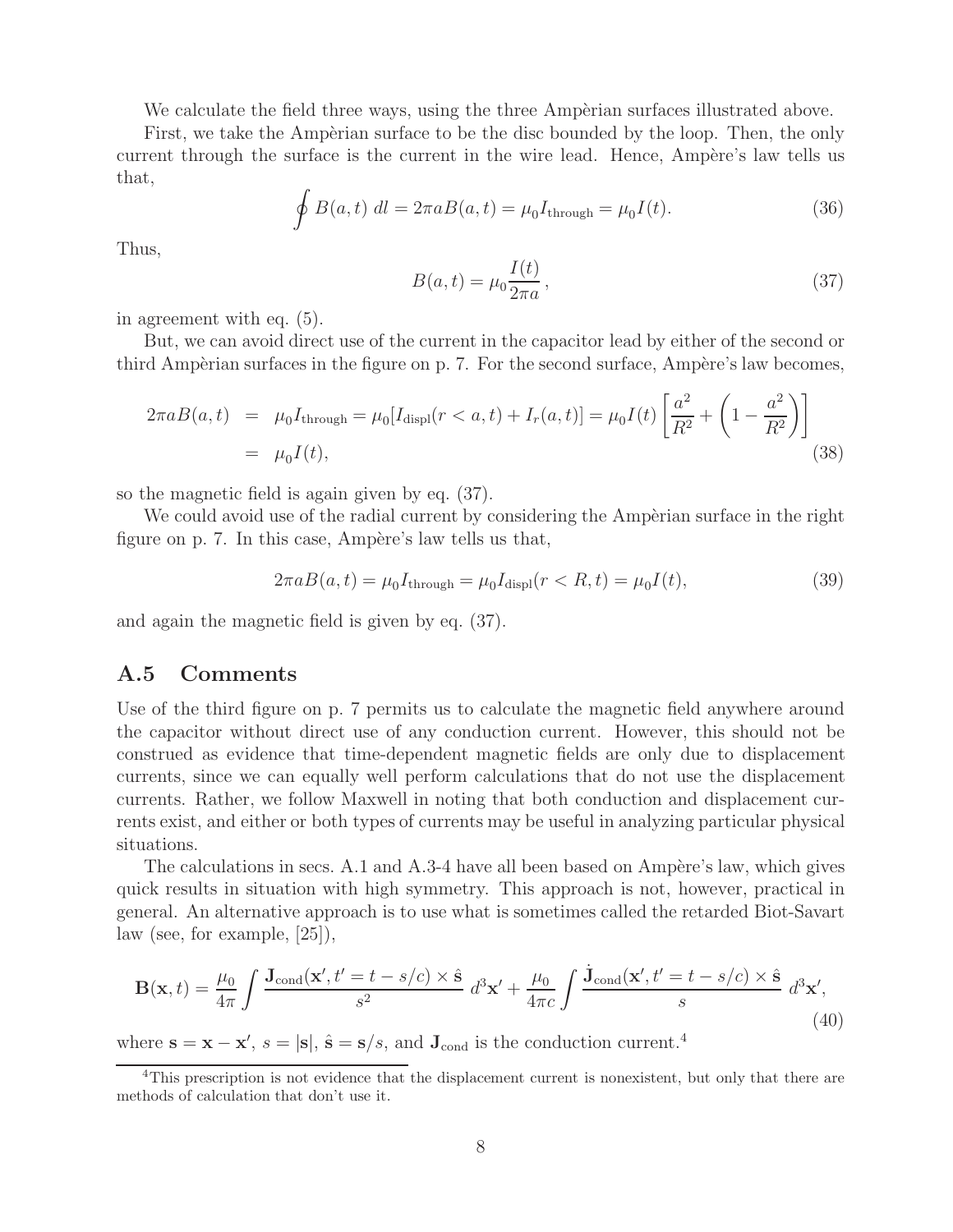### **A.6 Magnetic Field Inside a Narrow-Gap Capacitor Via the Biot-Savart Law**

In the present example of a capacitor with a low-frequency current, retardation and time variation of the current can be ignored. In this case eq. (40) reduces to the familiar form of the Biot-Savart law. A detailed calculation via the Biot Savart law of the magnetic field in the gap between the capacitor plates requires use of the radial currents as well as the currents in the lead wires. The approximation of the present problem is that the electric field inside the capacitor is uniform, which corresponds to the gap between the plates being much smaller than their radius. In this approximation, the contributions to the magnetic fields from the radial currents in the two capacitor plates cancel for points outside the capacitor and the magnetic field is the same as that due to the wire leads, which value is unaffected by the small gap in the leads at the location of the capacitor.

The calculation of the field at a point inside a narrow-gap capacitor via the Bio-Savart law can be made as follows. The lead wires run along the z axis, and the capacitor plates lie in the planes  $z = \pm \epsilon$  where  $\epsilon \ll R$ . We desire the field at the point  $(x, y, z) = (a, 0, 0)$ where  $a < R$ . Then the Biot-Savart calculation is,

$$
\mathbf{B}(a,0,0) = \frac{\mu_0}{4\pi} \int_{\text{leads}} I \, dz \, \frac{\hat{\mathbf{z}} \times \mathbf{s}}{s^3} + \frac{\mu_0}{4\pi} \int_{\text{plates}} \frac{I_r}{2\pi r} \, d\text{Area} \, \frac{\hat{\mathbf{r}} \times \mathbf{t}}{t^3},\tag{41}
$$

where  $\mathbf{s} = (a, 0, z)$  is the vector distance between the observation point and a point on the lead wire, **t** is the vector distance between the observation point and a point on the capacitor plates, and  $I_r \hat{\mathbf{r}}/2\pi r$  is the radial current density on the plates, where  $I_r$  is given by eq. (30).

We first evaluate the integral over the leads. Here,  $\hat{\mathbf{z}} \times \mathbf{s} = a\hat{\mathbf{y}}$ , and  $s = (a^2 + z^2)^{1/2}$ . Thus,

$$
\mathbf{B}_{\text{leads}}(a,0,0) = 2\frac{\mu_0}{4\pi}aI\,\hat{\mathbf{y}}\int_{\epsilon}^{\infty}\frac{dz}{(a^2+z^2)^{3/2}} = \frac{\mu_0I\,\hat{\mathbf{y}}}{2\pi a}\left(1-\frac{\epsilon}{a}\right) \approx \frac{\mu_0I}{2\pi a}\,\hat{\mathbf{y}},\tag{42}
$$

just as if the capacitor wasn't there.

In the integral over the plates, the main contribution comes from points  $(r, \theta, z) \approx$  $(a + \delta x, \delta y \pm \epsilon)$  on the plate that are very close to the observation point, where  $|\delta x| \ll \epsilon$ ,  $|\delta y| \ll \epsilon$ . For this region the vector distance is approximately parallel to the z axis, and we use the approximation  $\mathbf{t} = \pm \epsilon \mathbf{z}$ . Also,  $\hat{\mathbf{r}} \approx \hat{\mathbf{x}}$  in this region, so  $\hat{\mathbf{r}} \times \mathbf{t} \approx \pm \epsilon \hat{\mathbf{y}}$ . Since  $r \approx a$  in this region, we have  $I_r(r) \approx I_r(a) = \mp I(1 - a^2/R^2)$ .

We set up a new, polar coordinate system  $(\rho, \phi)$  in the x-y plane, centered on the point  $(x, y) = (a, 0)$ . Then,  $t = (\epsilon^2 + \rho^2)^{1/2}$ . The integrand is now independent of angle  $\phi$ , so we write the area element as  $dA$ rea =  $2\pi \rho$   $d\rho$ . The magnetic field due to the currents in the plates is therefore,

$$
\mathbf{B}_{\text{plates}}(a, 0, 0) \approx -2\frac{\mu_0}{4\pi} \frac{I}{2\pi a} \left(1 - \frac{a^2}{R^2}\right) \pi \epsilon \hat{\mathbf{y}} \int_0^\infty \frac{2\rho \ d\rho}{(\epsilon^2 + \rho^2)^{3/2}}
$$

$$
= -\frac{\mu_0 \epsilon I}{4\pi a} \left(1 - \frac{a^2}{R^2}\right) \hat{\mathbf{y}} \frac{2}{\epsilon} = -\frac{\mu_0 I}{2\pi a} \left(1 - \frac{a^2}{R^2}\right) \hat{\mathbf{y}}. \tag{43}
$$

The total magnetic field at the observation point inside the capacitor is the sum of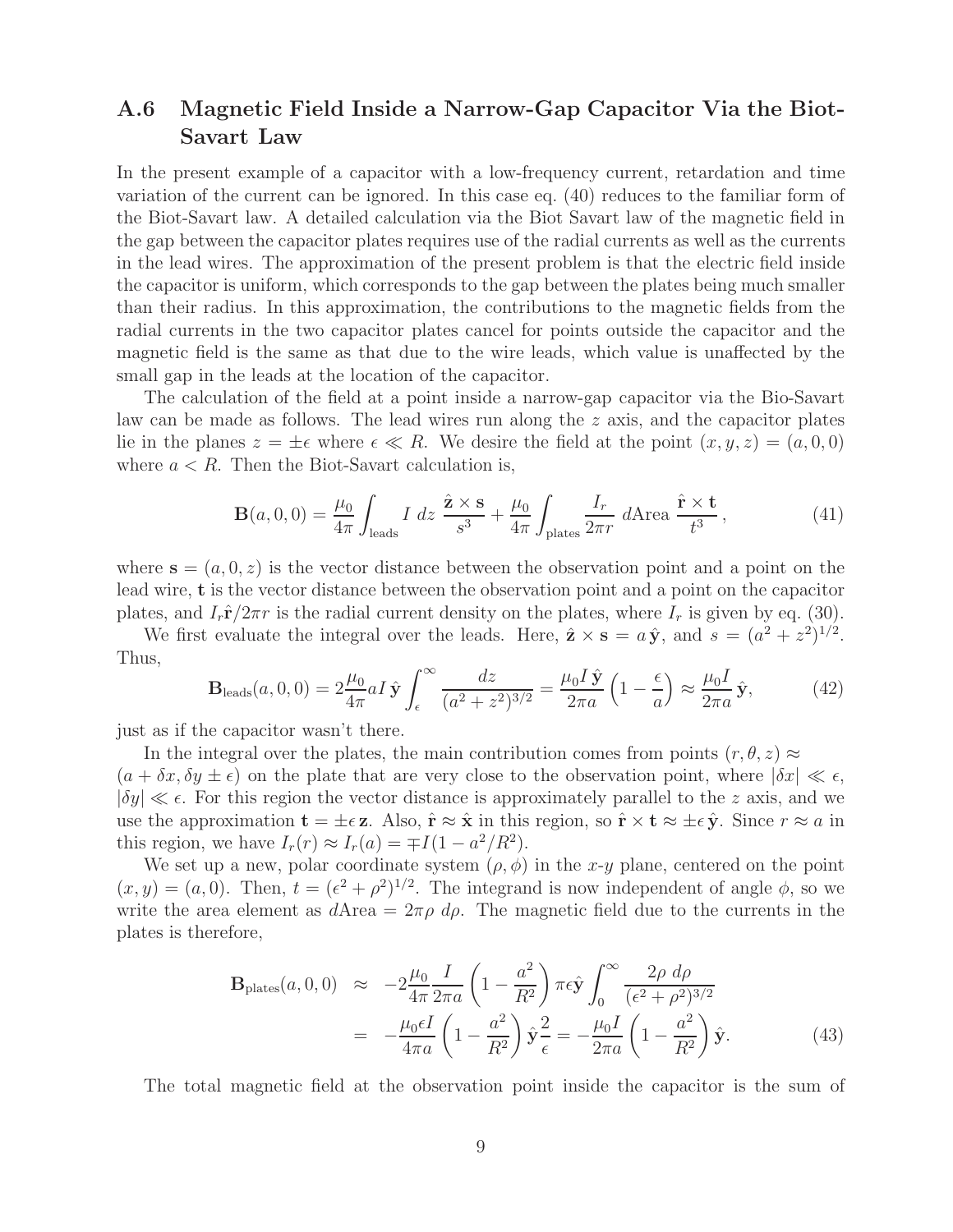eqs. (42) and (43),

$$
\mathbf{B}(a,0,0) = \frac{\mu_0 I}{2\pi a} \left[ 1 - \left( 1 - \frac{a^2}{R^2} \right) \right] \hat{\mathbf{y}} = \frac{\mu_0 I a}{2\pi R^2} \hat{\mathbf{y}},\tag{44}
$$

as found previously via Ampère's law.

#### **A.7 A Final Comment**

Ampère's law and the Biot-Savart law represent somewhat different ways of thinking about the origin of the magnetic fields. In both views we say that the magnetic field is due to currents. Ampère's law (as stated by Maxwell) implements the idea that the magnetic field at a point can be determined only from knowledge of the total currents (conduction plus displacement) on some surface that encloses that point. In contrast, the Bio-Savart law requires knowledge only of the conduction currents, but throughout all space.

Thus, Ampère's law is more economical in its requirements for information about the physical system. But, as Maxwell was the first to note, the more elegant approach of Ampère requires a more sophisticated conception of the meaning of the term "current". The reward for mastery of these enlargements of the notion of "current" was our understanding of electromagnetic wave phenomena.

## **References**

- [1] W.C. R¨ontgen, *Ueber die durch Bewegung eines im homogenen electrischen Felde befindlichen Dielectricums hervorgerufene electrodynamische Kraft*, Ann. d. Phys. **35**, 264 (1888), http://kirkmcd.princeton.edu/examples/EM/rontgen\_ap\_35\_264\_88.pdf
- [2] S.P. Thompson, *On the Magnetic Action of Displacement-currents in a Dielectric*, Proc. Roy. Soc. London **45**, 392 (1899), http://kirkmcd.princeton.edu/examples/EM/thompson\_prsl\_45\_392\_99.pdf
- [3] R. van Cauwenberghe, *Vrification expérimentale de léquivalence électromagnétique entre les courants de d´eplacement de Maxwell et les courants de conduction*, J. Phys. Rad. **10**, 303 (1929), http://kirkmcd.princeton.edu/examples/EM/vancauwenberghe\_jpr\_10\_303\_29.pdf
- [4] F.W. Warburton, *Displacement Current, A Useless Concept*, Am. J. Phys. **22**, 299 (1954), http://kirkmcd.princeton.edu/examples/EM/warburton\_ajp\_22\_299\_54.pdf
- [5] A.P. French and J.P. Tessman, *Displacement Current and Magnetic Fields*, Am. J. Phys. **31**, 201 (1963), http://kirkmcd.princeton.edu/examples/EM/french\_ajp\_31\_201\_63.pdf
- [6] H. Meissner, *Demonstration of displacement current*, Am. J. Phys. **32**, 916 (1964), http://kirkmcd.princeton.edu/examples/EM/meissner\_ajp\_32\_916\_64.pdf
- [7] R.M. Whitmer, *Calculation of Magnetics and Electric Fields from Displacement Currents*, Am. J. Phys. **33**, 481 (1965), http://kirkmcd.princeton.edu/examples/EM/whitmer\_ajp\_33\_481\_65.pdf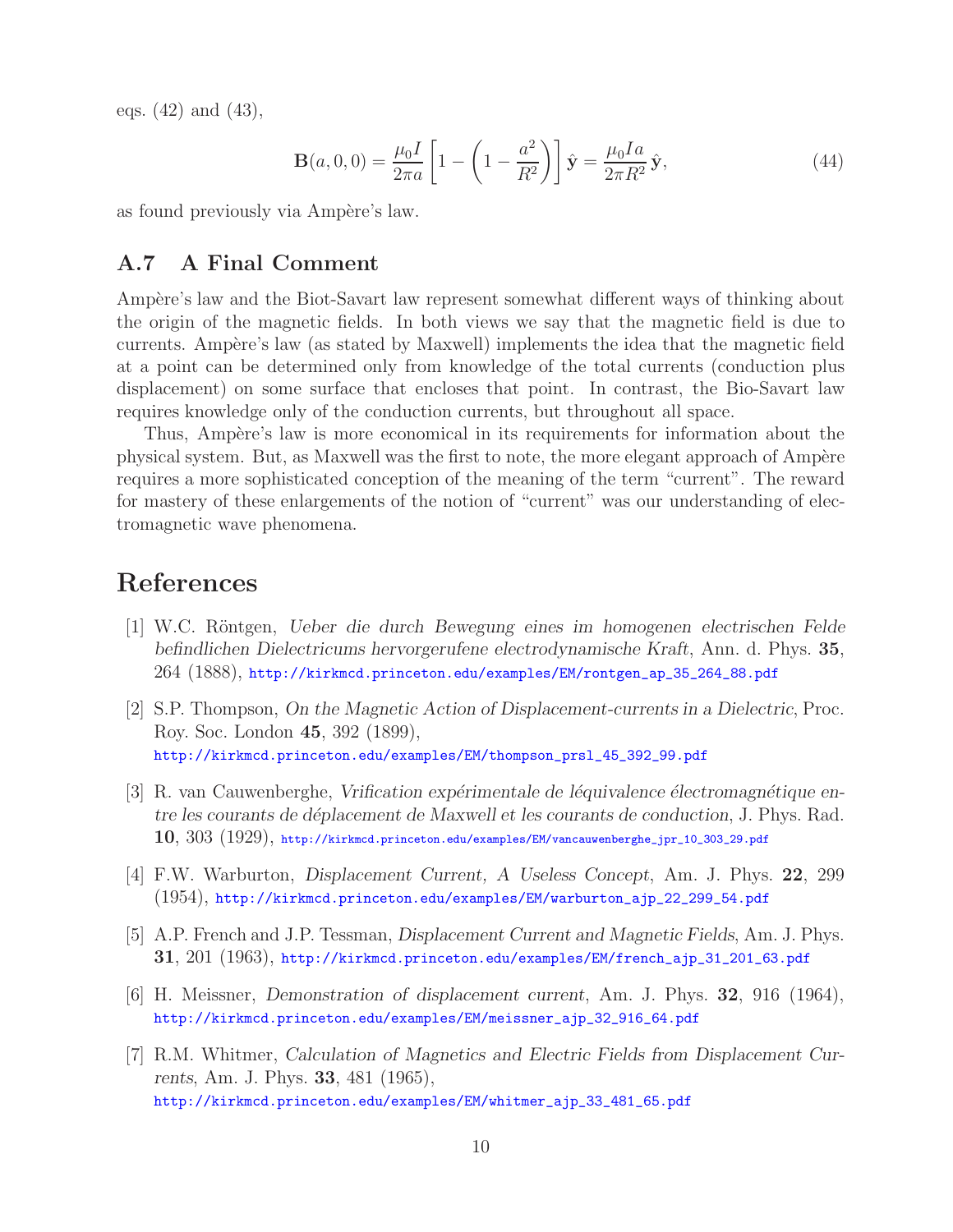- [8] T.S. Carver and J. Rajhel, *Direct "Literal" Demonstration of the Effect of a Displacement Current*, Am. J. Phys. **42**, 246 (1974), http://kirkmcd.princeton.edu/examples/EM/carver\_ajp\_42\_246\_74.pdf
- [9] W.G.V. Rosser, *Does the displacement current in empty space produce a magnetic field?* Am. J. Phys. **44**, 1221 (1976), http://kirkmcd.princeton.edu/examples/EM/rosser\_ajp\_44\_1221\_76.pdf
- [10] A. Shadowitz, *The Electromagnetic Field* (McGraw-Hill, 1975; Dover reprint, 1978), sec. 11-2, http://kirkmcd.princeton.edu/examples/EM/shadowitz\_75\_chap11.pdf
- [11] A.J. Dahm, *Calculation of the displacement current using the integral form of Ampere's law*, Am. J. Phys. **46**, 1227 (1978), http://kirkmcd.princeton.edu/examples/EM/dahm\_ajp\_46\_1227\_78.pdf
- [12] W.K. Terry, *The connection between the charged-particle current and the displacement current*, Am. J. Phys. **50**, 742 (1982), http://kirkmcd.princeton.edu/examples/EM/terry\_ajp\_50\_742\_82.pdf
- [13] J. Maddox, *Measuring the unmeasurable*, Nature **316**, 101 (1985), http://kirkmcd.princeton.edu/examples/EM/maddox\_nature\_316\_101\_85.pdf
- [14] H.S. Zapolsky, *Does charge conservation imply the displacement current?* Am. J. Phys. **55**, 1140 (1987), http://kirkmcd.princeton.edu/examples/EM/zapolsky\_ajp\_55\_1140\_87.pdf
- [15] D.F. Bartlett, *Conduction current and the magnetic field in a parallel plate capacitor*, Am. J. Phys. **58**, 1168 (1990), http://kirkmcd.princeton.edu/examples/EM/bartlett\_ajp\_58\_1168\_90.pdf
- [16] G.C. Scorgie, *An instructive blunder in electromagnetism*, Eur. J. Phys. **16**, 230 (1995), http://kirkmcd.princeton.edu/examples/EM/scorgie\_ejp\_16\_230\_95.pdf
- [17] J. Roche, *The present status of Maxwell's displacement current*, Eur. J. Phys. **19**, 135 (1998), http://kirkmcd.princeton.edu/examples/EM/roche\_ejp\_19\_155\_98.pdf
- [18] J.D. Jackson, *Maxwell's displacement current revisited*, Eur. J. Phys. **20**, 495 (1998), http://kirkmcd.princeton.edu/examples/EM/jackson\_ejp\_20\_495\_99.pdf The ensuing debate between Roche and Jackson, Eur. J. Phys. **21**, L27, L29 (1999), is appended to the above link.
- [19] M.G. Rizzotto, *Visualizing Displacement Current A Classroom Experiment*, Phys. Teach. **37**, 398 (1999), http://kirkmcd.princeton.edu/examples/EM/rizzotto\_pt\_37\_398\_99.pdf
- [20] A.P. French, *Is Maxwell's Displacement Current a Current?* Phys. Teach. **38**, 274 (2000), http://kirkmcd.princeton.edu/examples/EM/french\_pt\_38\_274\_00.pdf
- [21] K.T. Selvan, *A Revisiting of Scientific and Philosophical Perspectives on Maxwell's Displacement Current*, IEEE Ant. Prop. Mag. **51**(3), 36 (2009), http://kirkmcd.princeton.edu/examples/EM/selvan\_ieeeapm\_51\_3\_36\_09.pdf
- [22] J.W. Arthur, *An Elementary View of Maxwell's Displacement Current*, IEEE Ant. Prop. Mag. **51**(6), 58 (2009), http://kirkmcd.princeton.edu/examples/EM/arthur\_ieeeapm\_51\_6\_58\_09.pdf